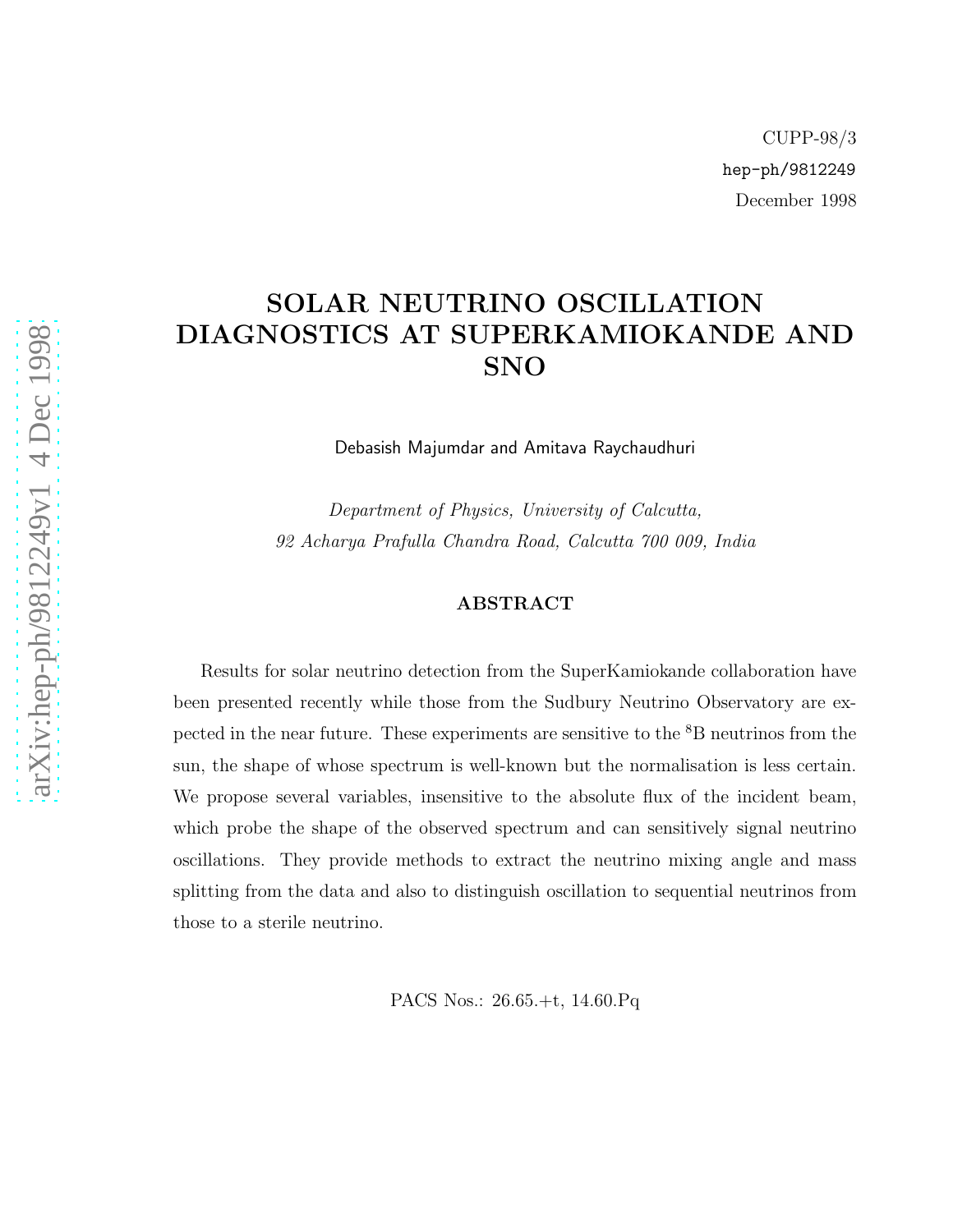The recent evidence of neutrino oscillations in the atmospheric neutrino data presented by SuperKamiokande (SK)[[1\]](#page-6-0) has moved neutrino physics to the centrestage of research activity. A non-zero neutrino mass will have impact on many areas of particle physics, astrophysics, and cosmology [\[2](#page-6-0)] and new results are eagerly awaited. It is widely expected that important information will emerge from the data on solar neutrinos. All earlier experiments have consistently signalled a depletion of the solar neutrino flux [\[3\]](#page-7-0) and high statistics results from SK (some already published[[4\]](#page-7-0)) and the other experiment of comparable size, the Sudbury Neutrino Observatory (SNO) [[5](#page-7-0)], will further sharpen the situation.

There are several issues pertaining to the solar neutrino problem which still remain unsettled. The observed flux depletion could be a consequence of vacuum neutrino oscillations or resonant flavour conversion[[6\]](#page-7-0). It is not possible to rule out any of these alternatives on the basis of the available data. Further, the electron neutrino may be mixed with either a sequential or a sterile neutrino. Three neutrinos are expected in association with the three known charged leptons. The inclusion of a fourth neutrino – sterile, in view of the LEP and SLC results – is suggested from the several evidences indicative of neutrino oscillations, namely, the solar neutrino puzzle, the atmospheric neutrino anomaly and the results of the LSND experiment, all of which cannot be accommodated together in a three neutrino framework[[7\]](#page-7-0). Finally, it is expected that the mass splitting and mixing angle will be tightly constrained from the new data.

The solar neutrinos are produced in standard reactions (the  $p-p$  chain, CNO cycle, etc.) responsible for the generation of heat and light. Though the spectrum of neutrinos from each of the processes is well known, their absolute normalisations vary from one solar model to another[[8, 9\]](#page-7-0). The two latest detectors, SNO and SK, are sensitive to neutrinos from only the Boron reaction in the  $p-p$  chain whose normalisation, for example, is known to vary like  $T_c^{18}$  $c^{18}$ , where  $T_c$  is the temperature at the solar core.

In this paper we examine the vacuum oscillation scenario. We propose several variables relevant for SK and SNO which are insensitive to the absolute normalisation of the  ${}^{8}B$  neutrino flux and may be used (a) to distinguish mixing of the electron neutrino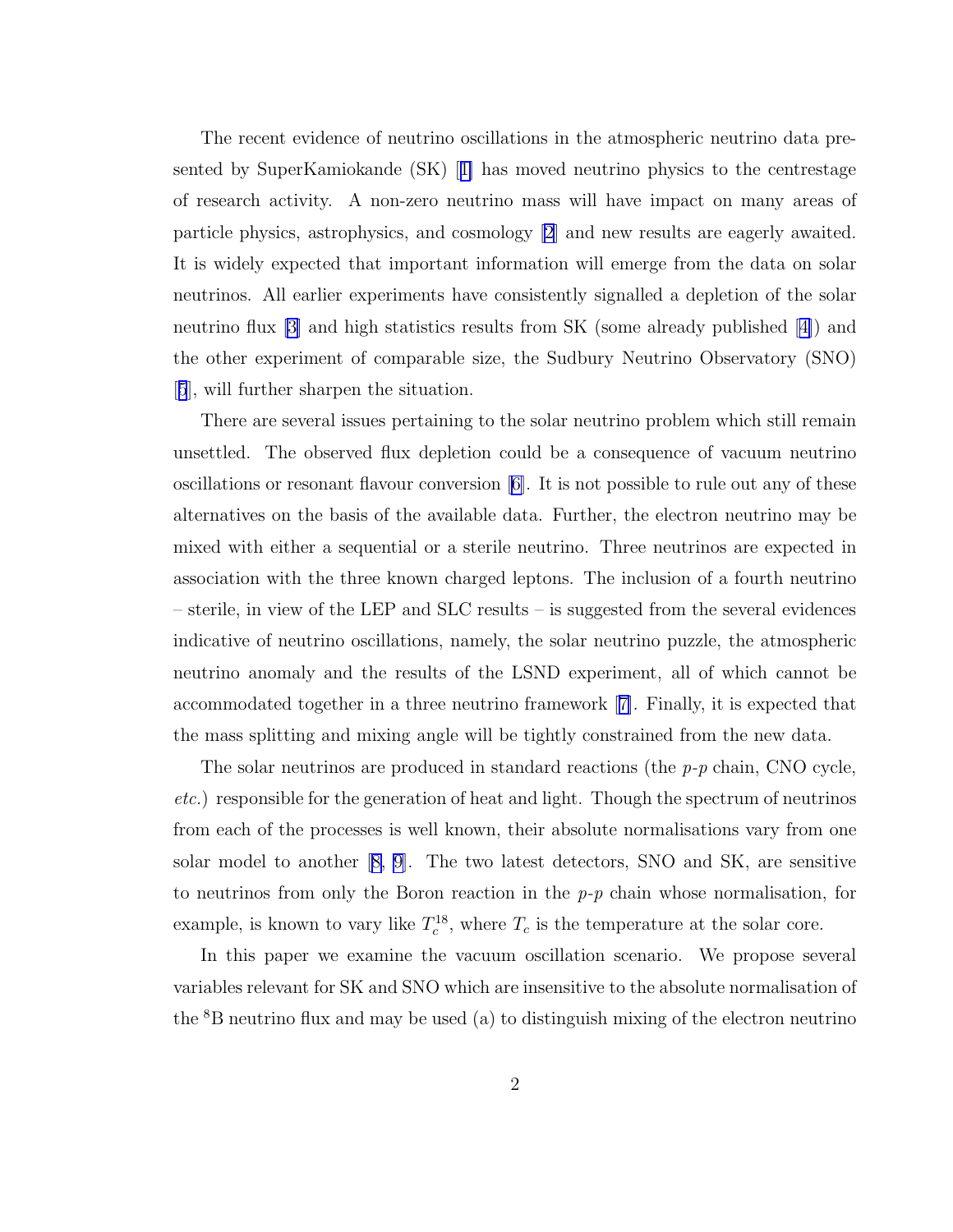with a sequential neutrino from that to a sterile neutrino and (b) to determine the neutrino mass splitting and mixing angle. Other variables, insensitive to the absolute normalisation of the incident flux, have been explored earlier in refs. [\[10](#page-7-0), [11\]](#page-7-0) where the focus has been on the energy spectrum of the scattered electron neutrino at SNO, the MSW mechanism etc.

The SuperKamiokande detector uses 32 ktons of light water in which electrons scattered by  $\nu_e$  – through both charged current (CC) and neutral current (NC) interactions – are identified *via* their Cerenkov radiation. If a sequential neutrino is produced by oscillation, it will contribute to the signal only through the NC interactions (roughly one eighth of the  $\nu_e$  case) while a sterile neutrino will be entirely missed by the detector. The SNO detector has 1 kton of  $D_2O$  and neutrinos are primarily detected through the charged and neutral current disintegration of the deuteron:  $\nu + d \rightarrow e^- + p + p$ ,  $\nu + d \rightarrow \nu + p + n$ , respectively. While the  $e^-$  in the CC reaction is identified through its Cerenkov radiation and can be used to determine the shape of the incident neutrino spectrum, the NC measurement, signalled by the detection of the neutron, is calorimetric. If oscillations to sequential neutrinos occur then they will not contribute to the CC signal while the NC channel will be unaffected. On the other hand if the  $\nu_e$  oscillates to a sterile neutrino, which has no interactions whatsoever, then both the CC and NC signals will suffer depletions.

The first class of variables to probe the shape of the observed neutrino spectra that we propose are  $M_n$ , the normalised *n*-th moments of the solar neutrino distributions seen at SK and SNO. Specifically,

$$
M_n = \frac{\int N_i(E)E^n dE}{\int N_i(E) dE} \tag{1}
$$

where  $i$  stands for SK or SNO. It is seen from the definition that the uncertainty in the overall normalisation of the incident neutrino flux cancels out from  $M_n$ .

To see how these variables are affected by neutrino oscillations, first consider oscillation of the electron neutrino to a sequential neutrino, say  $\nu_{\mu}$ . Since the oscillation probability is a function of the energy, the shape of the spectrum will be affected. As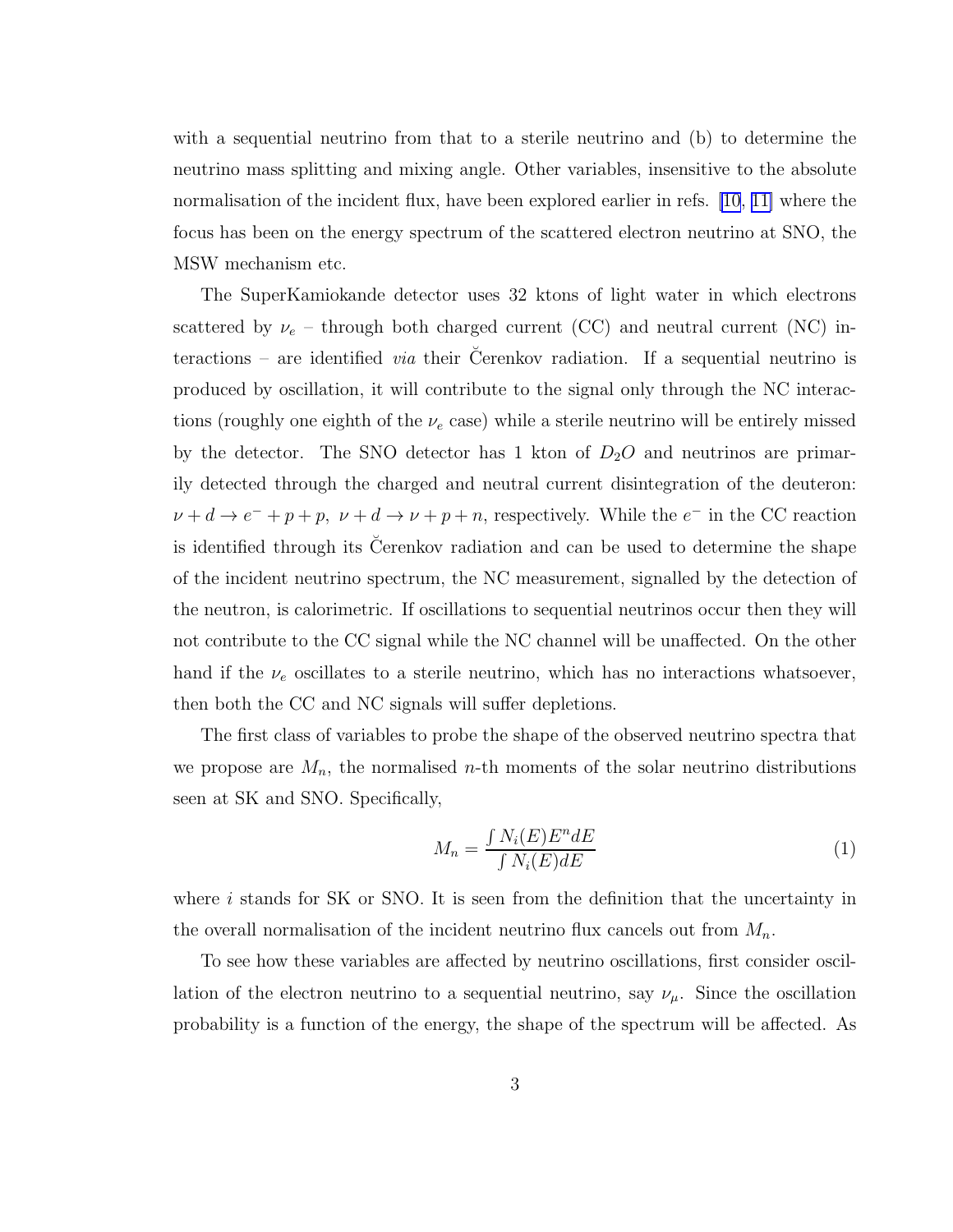noted earlier, at SK the muon neutrino will only undergo NC reactions. Thus, for oscillation to a sequential neutrino, we have

$$
N_{SK}(E) = \epsilon_{SK} f(E) \left\{ P_{\nu_e \to \nu_e}(E, \Delta, \vartheta) \sigma_{SK}^e(E) + P_{\nu_e \to \nu_\mu}(E, \Delta, \vartheta) \sigma_{SK}^\mu(E) \right\} N_{SK}^0 \tag{2}
$$

Here,  $f(E)$  stands for the incident Boron-neutrino fluence,  $\epsilon_{SK}$  for the detection efficiency which, for the sake of simplicity, is assumed to be energy independent, and  $N_{SK}^0$ for the number of electrons in the SK detector off which the neutrinos may scatter.  $\sigma_{SK}^{e}(E)$  is the  $\nu_e$  scattering cross-section with both NC and CC contributions whereas  $\sigma_{SK}^{\mu}(E)$  is the  $\nu_{\mu}$  cross-section obtained from the NC interaction alone.

Only the CC contributions are relevant at SNO for the determination of the spectrum and we get:

$$
N_{SNO}^{c.c}(E) = \epsilon_{SNO}^{c.c.} f(E) P_{\nu_e \to \nu_e}(E, \Delta, \vartheta) \sigma_{SNO}^{c.c.}(E) N_{SNO}^0
$$
\n(3)

 $N_{SNO}^0$  is the number of deuteron nuclei in the SNO detector and  $\epsilon_{SNO}^{c.c}$  represents the CC detection efficiency assumed to be independent of the energy.

If the  $\nu_e$  oscillates to a sterile neutrino, which is decoupled from the weak interactions, it will escape the SK and SNO detectors completely. Thus, for sterile neutrinos, in place of eq. (2) we have

$$
N_{SK}(E) = \epsilon_{SK} f(E) \left\{ P_{\nu_e \to \nu_e}(E, \Delta, \vartheta) \sigma_{SK}^e(E) \right\} N_{SK}^0 \tag{4}
$$

while eq. (3) is unchanged.

In the two-flavour case, the probability of an electron neutrino of energy  $E_{\nu}$  to oscillate to another neutrino (sequential or sterile),  $\nu_x$ , after the traversal of a distance  $L$  is:

$$
P_{\nu_e \to \nu_x} = \sin^2(2\vartheta) \sin^2\left(\frac{\pi L}{\lambda}\right) \tag{5}
$$

where  $\vartheta$  is the mixing angle, and the oscillation length,  $\lambda$ , is given in terms of the mass-squared difference  $\Delta$  by:

$$
\lambda = 2.47 \left(\frac{E_{\nu}}{\text{MeV}}\right) \left(\frac{\text{eV}^2}{\Delta}\right) \text{ metre} \tag{6}
$$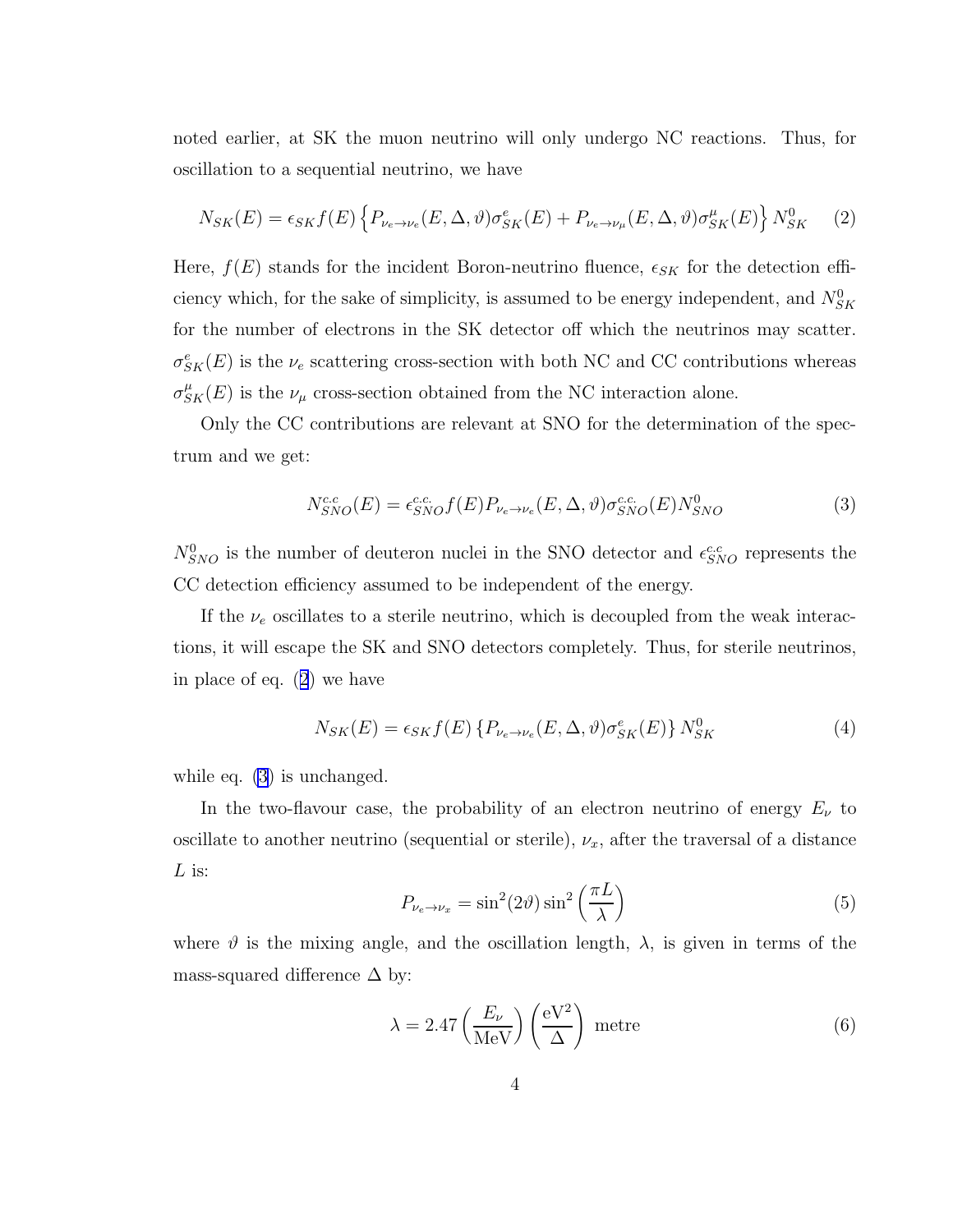From probability conservation:  $P_{\nu_e \to \nu_e} = 1 - P_{\nu_e \to \nu_x}$ .

In Fig. 1 we present the results for  $M_1$ ,  $M_2$ , and  $M_3$  as a function of the mass splitting  $\Delta$  for oscillation to sequential as well as sterile neutrinos. Results for the mixing angle  $\vartheta = 45^{\circ}$  and 15° are shown. As expected, for the smaller mixing angle the effects of neutrino oscillation are not very prominent. On the other hand, for  $\vartheta = 45^{\circ}$ , the impact of neutrino oscillation is quite significant, especially for the smaller values of ∆, and it holds promise for distinguishing between the sequential and sterile neutrino alternatives.

In order to evaluate the usefulness of these variables in conjunction with the actual data, it needs to be noted first that for both the SNO CC and SK signals, what is experimentally measured *via* the Cerenkov technique is the energy of the outgoing electron. In the case of SNO, the large mass of the deutreon forces the electron to move in the direction of the incident neutrino. Further, since the recoiling hadrons are heavy, the electron's energy equals the incident neutrino energy less the threshold energy for the CC reaction, 1.44 MeV. For SK there is a unique correlation between the electron's energy and scattering angle with the neutrino energy. Thus the neutrino spectrum can be readily reconstructed from the measured electron energy for both experiments using the well-known cross-sections for the appropriate scattering process. The huge sizes of both detectors ensure that the error in the final results will be dominated by systematic uncertainties and careful estimates put these down to a few per cent[[10\]](#page-7-0).

If the errors on the extracted neutrino spectrum are at the expected few per cent level, it is easy to convince oneself from Fig. 1 that  $M_1$ ,  $M_2$ , and  $M_3$  will be useful diagnostic tools. This gives us confidence that, if the mixing angle  $\vartheta$  is not small (as indicated by the data from the other earlier experiments), the experimental results will enable a distinction between the sequential and the sterile neutrino alternatives and help focus on the mixng angle  $\vartheta$  and mass splitting  $\Delta$  involved.

We have also considered the ratios of the moments  $r_i = (M_i)_{SK}/(M_i)_{SNO}$  as variables for the search for neutrino oscillations. We do not discuss these in this preliminary communication and results will be reported elsewhere [\[12](#page-7-0)].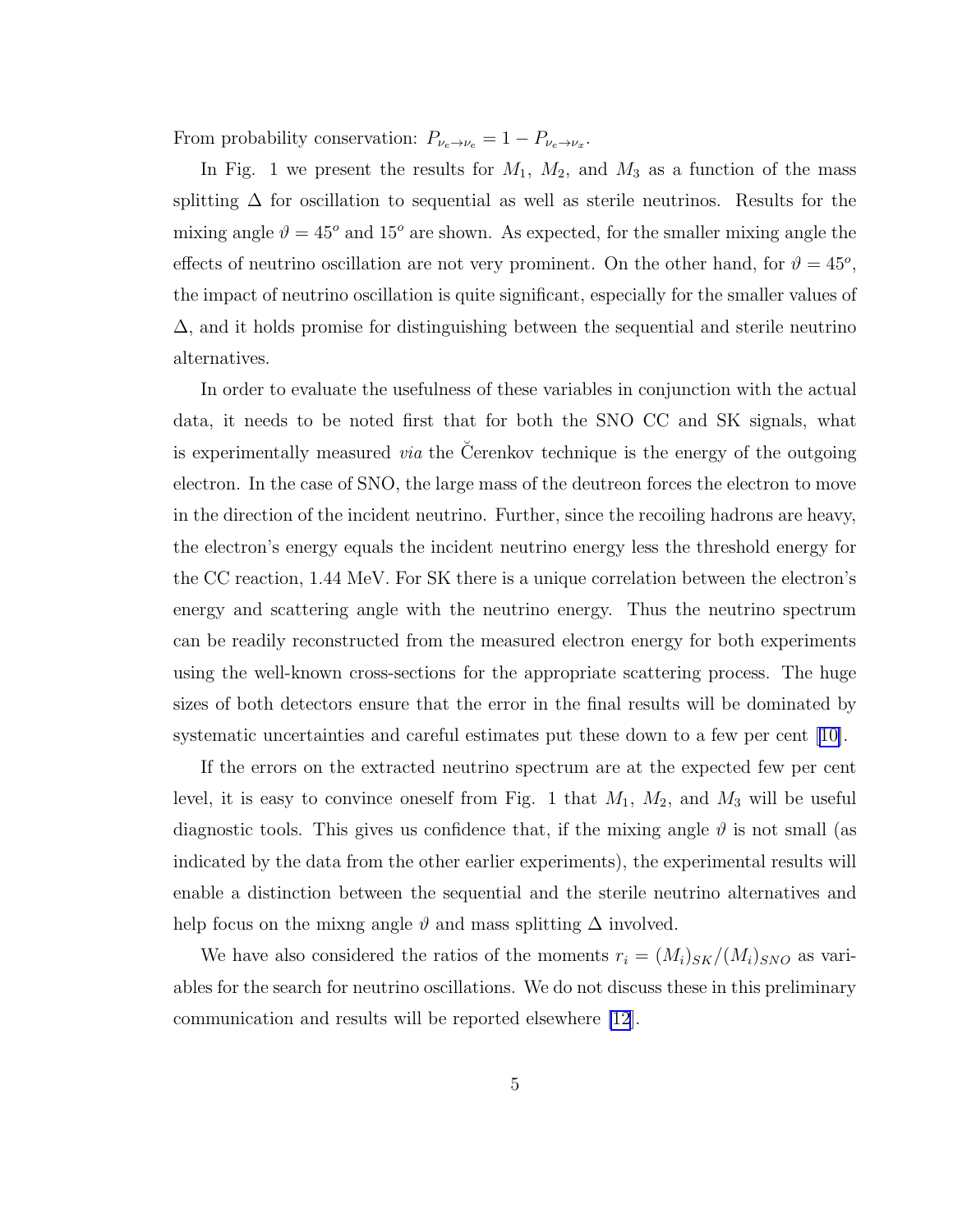The SNO experiment will enable separate measurements of the neutrino flux through charge current and neutral current reactions. As noted earlier, if  $\nu_{\mu}$  or  $\nu_{\tau}$  are produced through oscillation of solar neutrinos then they will register via neutral current interactions with full strength but their energy will not permit charged current interactions. The ratio,  $R_{SNO}$ , of the calorimetrically measured signal in the NC channel,  $\int N_{SNO}^{n.c.}$ to the total (energy integrated) signal in the CC channel,  $\int N_{SNO}^{c.c.}$ , is therefore a good probe for oscillations. Thus

$$
R_{SNO} = \frac{\int N_{SNO}^{n.c.}}{\int N_{SNO}^{c.c.}}\tag{7}
$$

where

$$
\int N_{SNO}^{n.c.} = \int \epsilon_{SNO}^{n.c.} f(E) \sigma_{SNO}^{n.c.}(E) N_{SNO}^{0} dE \tag{8}
$$

where  $\epsilon_{SNO}^{n.c.}$  is the efficiency of detection of for the NC channel and

$$
\int N_{SNO}^{c.c.} = \int \epsilon_{SNO}^{c.c.} f(E) P_{\nu_e \to \nu_e}(E, \Delta, \vartheta) \sigma_{SNO}^{c.c.}(E) N_{SNO}^0 dE \tag{9}
$$

Clearly,  $R_{SNO}$  is independent of the absolute normalisation of the incident neutrino flux  $f(E)$  and only depends on its shape.

If oscillations to sterile neutrinos take place then eq. (8) is replaced by:

$$
\int N_{SNO}^{n.c.} = \int \epsilon_{SNO}^{n.c.} f(E) P_{\nu_e \to \nu_e}(E, \Delta, \vartheta) \sigma_{SNO}^{n.c.}(E) N_{SNO}^0 dE \tag{10}
$$

while eq. (9) is unchanged.

Results for  $R_{SNO}$  are presented in Table 1. For simplicity, we have assumed  $\epsilon_{SNO}^{n.c.}$ to be independent of the energy and further equal to the efficiency of the CC reaction  $\epsilon_{SNO}^{c.c.}$  If instead,  $\epsilon_{SNO}^{n.c.}/\epsilon_{SNO}^{c.c.} = r_{\epsilon}$  and it can be taken to be independent of the energy to a good approximation, then our results for  $R_{SNO}$  will be multiplied by this factor.

If no oscillations take place then we find  $R_{SNO} = 0.382$ . Oscillation to sequential neutrinos decreases the denominator of eq. (7) while the numerator is unaffected. Thus  $R_{SNO}$  increases if such oscillations take place. From Table 1 it is seen that, especially for larger mixing angles  $\vartheta = 30^{\circ}$  or  $45^{\circ}$ ,  $R_{SNO}$  is significantly different from the nooscillation limit for the sequential neutrino case. For the sterile neutrino alternative, the change in  $R_{SNO}$  is very marginal and it is unlikely that it will be observable.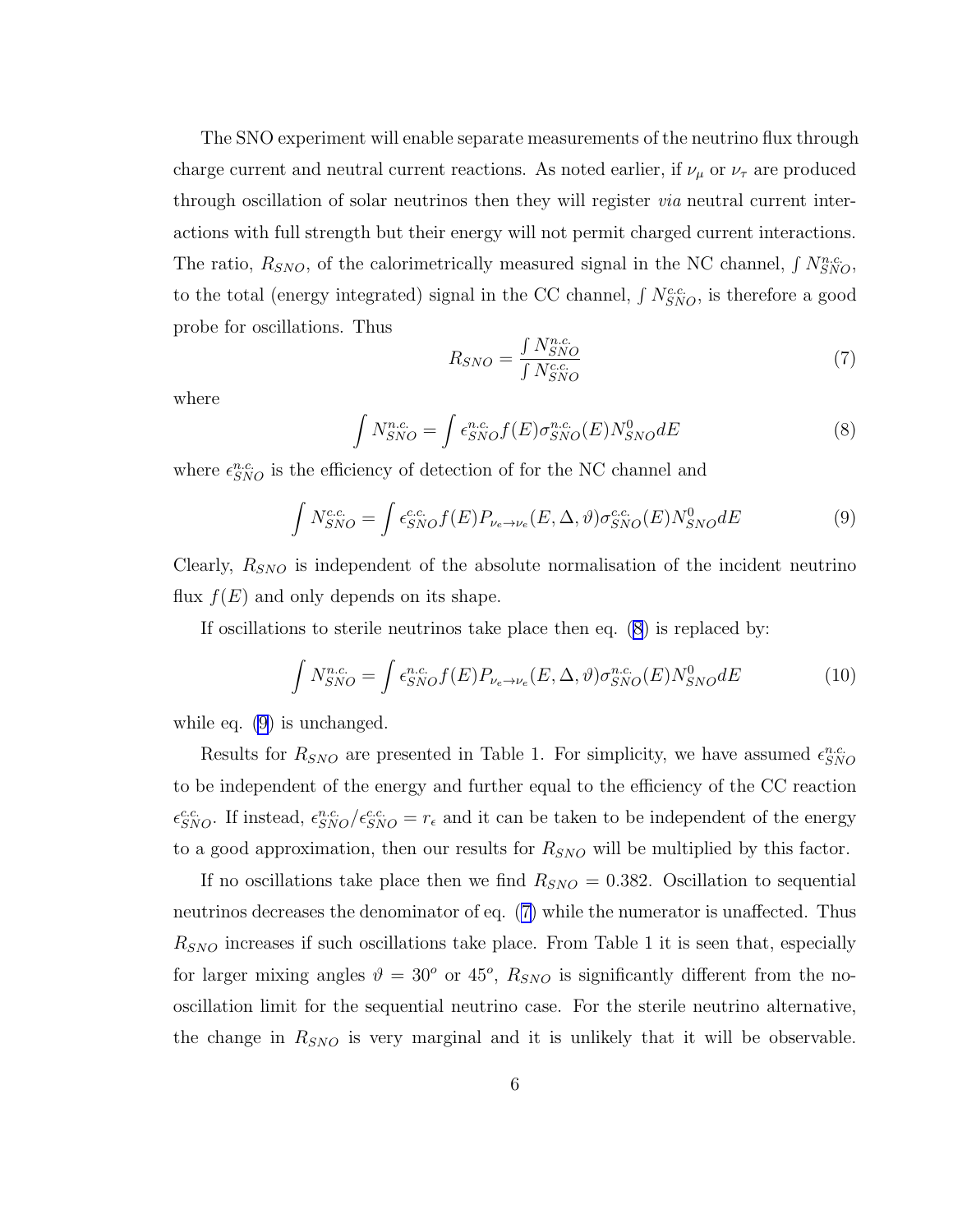<span id="page-6-0"></span>Thus  $R_{SNO}$  offers a clear method for the distinction between the sequential and sterile neutrino alternatives, independent of the uncertainty in the overall normalisation of the incident neutrino flux.

In Fig. 2 we present contours of constant values of  $R_{SNO}$  in the  $\Delta \vartheta$  plane for oscillation to sequential neutrinos. The symmetry of the contours about  $\vartheta = 45^{\circ}$  is expected. At  $\Delta = 0$  or  $\vartheta = 0^{\circ}$  or  $90^{\circ}$  the limit of no oscillations will be obtained. Values of  $R_{SNO}$  as high as 0.99 can only be achieved for smaller values of  $\Delta$ .

In this work, we have considered the oscillation of  $\nu_e$  to either (a) a sequential neutrino or (a) sterile neutrino. We have restricted ourselves to vacuum neutrino oscillations. We plan to examine the alternative of matter enhanced MSW resonant flavour conversion later. We have not extended the analysis to a three (or four) neutrino mixing scheme. This would have introduced too many parameters. We have also ignored a small contribution from hep-neutrinos. These variables can also be utilised to study oscillation of supernova neutrinos. Some results are presented in ref.[[13](#page-7-0)].

The behaviour of the variables  $M_1, M_2$ , and  $M_3$  and that of  $R_{SNO}$  leads us to believe that, as data from SuperKamiokande and SNO accummulate, used in conjunction they may be fruitful not only to look for oscillations of solar neutrinos but also to zero in on the mass splitting and mixing angles for solar neutrino oscillations.

#### Acknowledgements

This work is partially supported by the Eastern Centre for Research in Astrophysics. A.R. also acknowledges a research grant from the Council of Scientific and Industrial Research.

## References

- [1] Y. Fukuda et al., (The Super-Kamiokande collaboration), Phys. Rev. Lett. 81, 1562 (1998); Kajita, T., Talk at 'Neutrino '98', Takayama, Japan (1998).
- [2] Rabindra N. Mohapatra and Palash B. Pal, Massive Neutrinos in Physics and Astrophysics, 2nd Ed., World Scientific, Singapore (1998).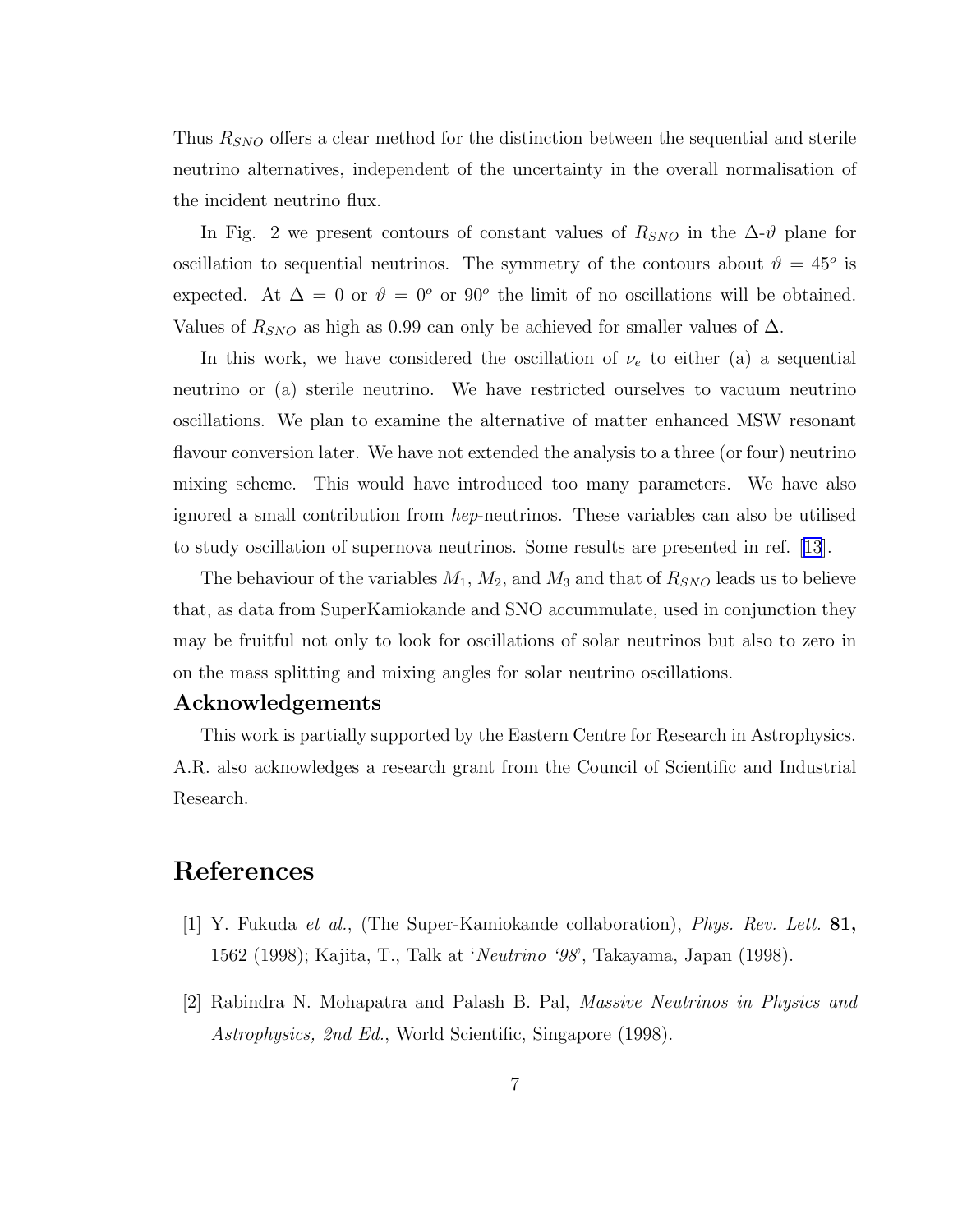- <span id="page-7-0"></span>[3] B.T. Cleveland et al., Nucl. Phys. B(Proc. Suppl.) 38, 47 (1995); Kamiokande Collaboration, Y. Fukuda et al., Phys. Rev. Lett. 77, 1683 (1996); GALLEX Collaboration, W. Hampel et al., Phys. Lett. B388, 384 (1996); SAGE Collaboration, J.N. Abdurashitov et al., Phys. Rev. Lett. 77, 4708 (1996); J.N. Bahcall and M.H. Pinsonneault, Rev. Mod. Phys. 67, 781 (1995).
- [4] Super-Kamiokande Collaboration, *Phys. Rev. Lett.* **81**, 1158 (1998).
- [5] Sudbury Neutrino Observatory Proposal, Report No. SNO-87-12, (1987).
- [6] L. Wolfenstein Phys. Rev. D34, 969 (1986); S. P. Mikheyev and A. Yu. Smirnov, Sov. J. Nucl Phys. 42(6), 913 (1985); Nuovo Cimento 9c, 17 (1986).
- [7] S. Goswami, Phys. Rev. D55 (1997) 2931; S. M. Bilenky, C. Giunti and W. Grimus, Eur. Phys. J. C1 (1998) 247; [hep-ph/9711311.](http://arxiv.org/abs/hep-ph/9711311)
- [8] Bahcall J.N., Neutrino Astrophysics, Cambridge Univ. Press (1989).
- [9] S. Turck-Chieze and I. Lopes, Astrophys. J., 408, 347 (1993); S. Turck-Chieze, S. Cahen, M. Casse and C. Doom, Astrophys. J., 335, 415 (1988).
- [10] J.N. Bahcall and E. Lisi, *Phys. Rev.* **D54**, 5417 (1996).
- [11] G. Fiorentini, M. Lissia, G. Mezzorani, M. Moretti, and D. Vignaud, Phys. Rev. D49, 6298 (1994); W. Kwong and S.P. Rosen, ibid. D51, 6159 (1995).
- [12] Debasish Majumdar and Amitava Raychaudhuri, (in preparation).
- [13] Debasish Majumdar, Kamales Kar, Alak Ray, Amitava Raychaudhuri and Firoza K. Sutaria, [astro-ph/9807100](http://arxiv.org/abs/astro-ph/9807100) (submitted for publication).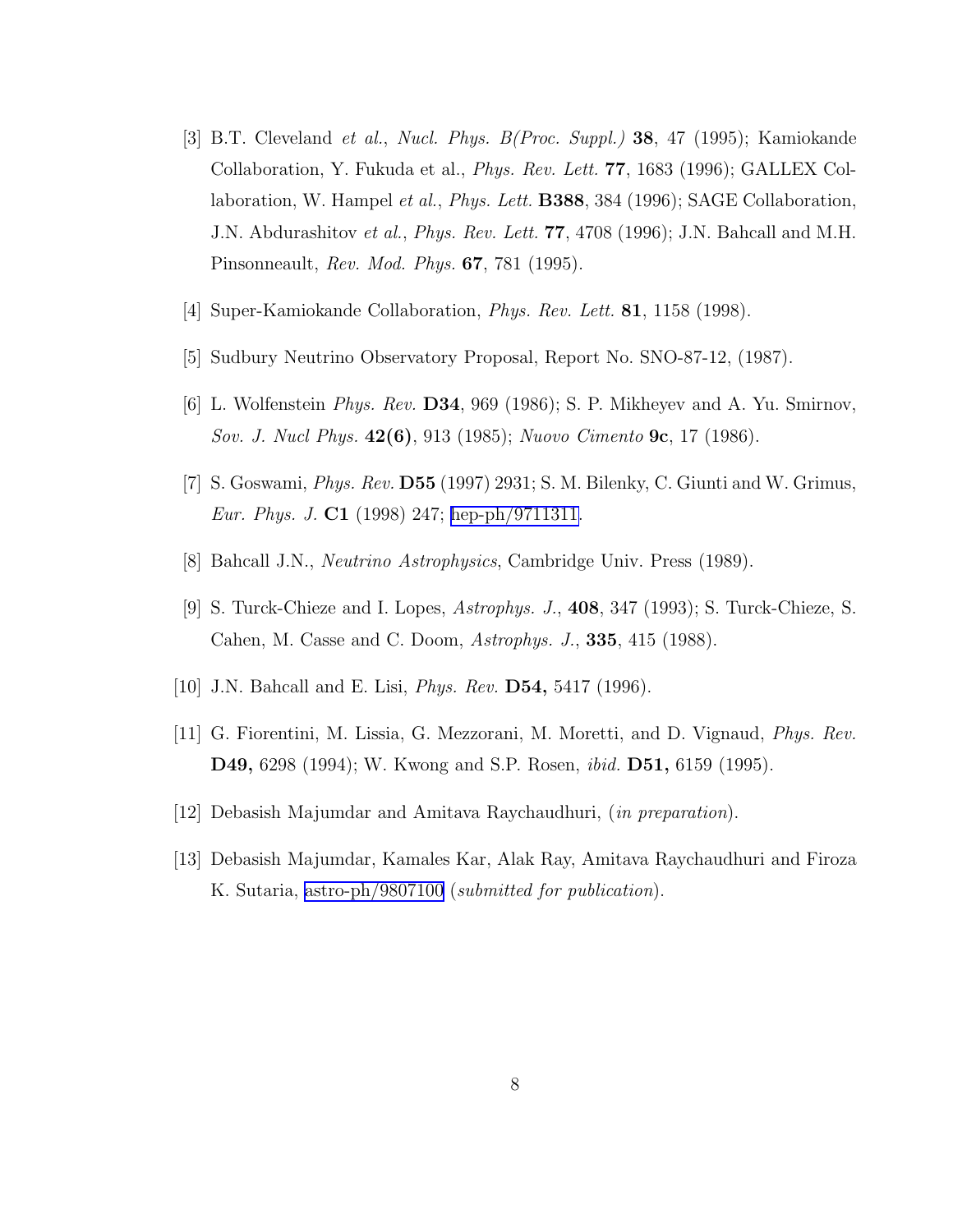### TABLE CAPTION

Table 1:  $R_{SNO}$  for different values of the mixing angle,  $\vartheta$ , and the mass splitting,  $\Delta$ . Results are presented for both mixing with sequential and sterile neutrinos.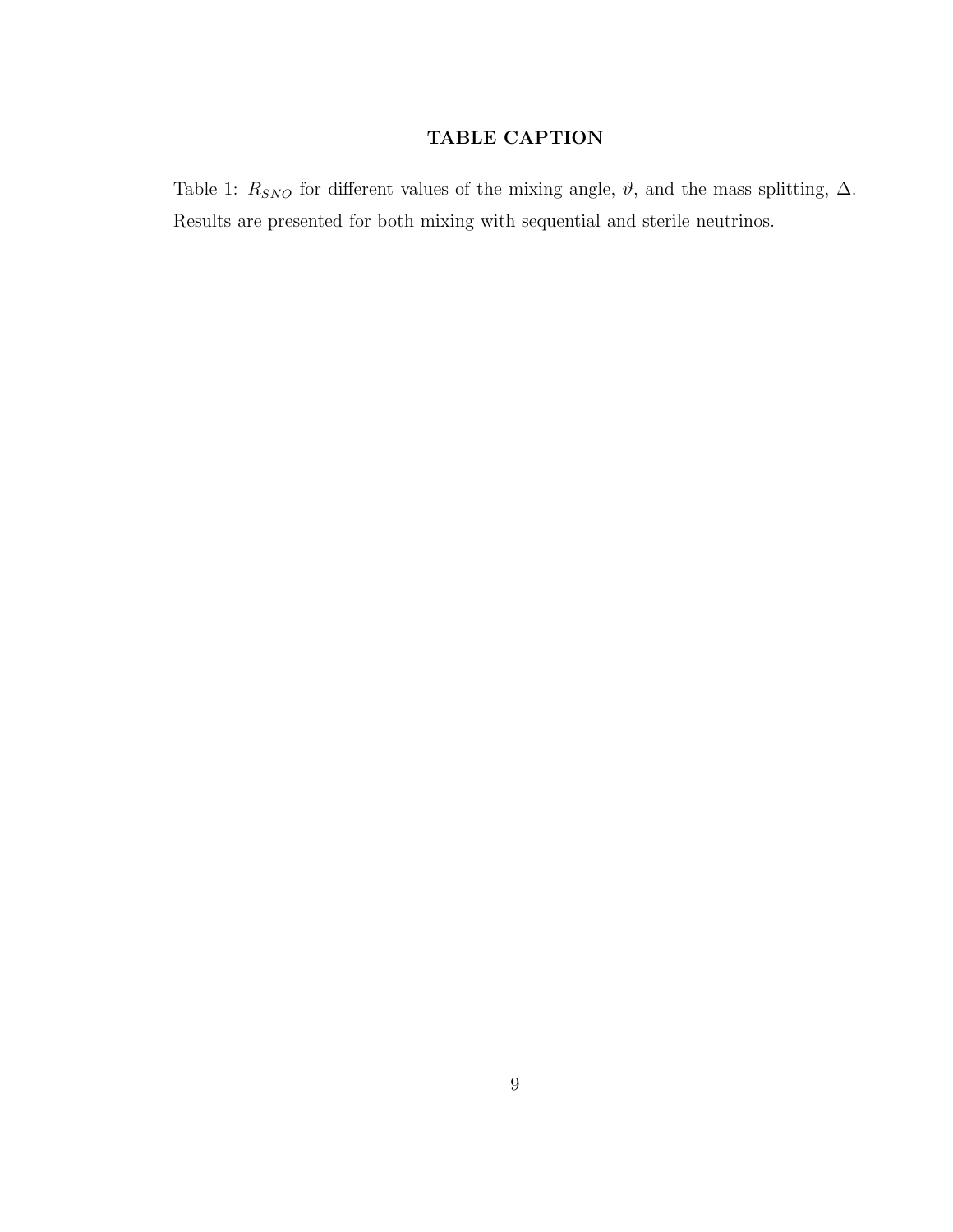### Figure Captions

Fig. 1: The variables (a)  $M_1$ , (b)  $M_2$ , and (c)  $M_3$  as a function of the mass splitting ∆ for the SuperKamiokande and SNO detectors. Results are presented for two values (45<sup>o</sup> and 15<sup>o</sup>) of the mixing angle  $\vartheta$ . Note that the SNO (charged current) signal does not distinguish between the sequential and sterile neutrino scenarios.

Fig. 2: Contours of constant  $R_{SNO}$  – the ratio of the NC signal to the energy integrated CC signal at SNO – in the  $\Delta - \vartheta$  plane for oscillation to sequential neutrinos. No neutrino oscillation corresponds to  $R_{SNO} = 0.382$ .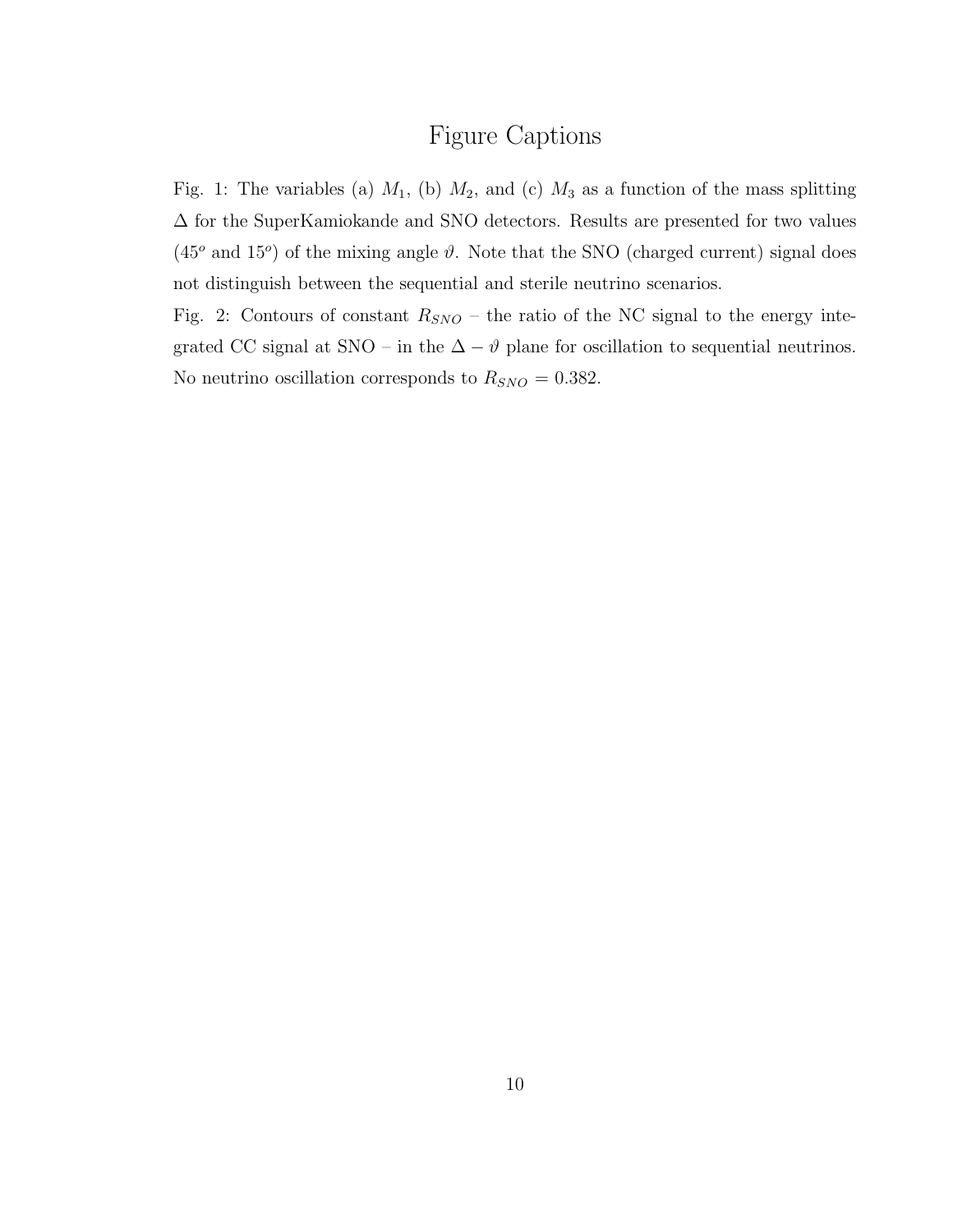| Δ                          | $R_{SNO}$        |           |                    |         |                  |         |
|----------------------------|------------------|-----------|--------------------|---------|------------------|---------|
| in                         | $\vartheta=15^0$ |           | $\vartheta = 30^0$ |         | $\vartheta=45^0$ |         |
| $10^{-10}$ eV <sup>2</sup> | Sequential       | Sterile   | Sequential         | Sterile | Sequential       | Sterile |
| 0.0                        | $0.382\,$        | $0.382\,$ | 0.382              | 0.382   | $0.382\,$        | 0.382   |
| 0.3                        | 0.422            | 0.384     | 0.532              | 0.389   | 0.613            | 0.392   |
| 0.6                        | 0.480            | 0.383     | 0.991              | 0.387   | 2.117            | 0.396   |
| 0.9                        | 0.467            | 0.378     | 0.848              | 0.362   | 1.428            | 0.337   |
| $1.2\,$                    | 0.438            | 0.380     | 0.623              | 0.375   | 0.788            | 0.370   |
| 1.5                        | 0.422            | 0.383     | 0.537              | 0.387   | 0.620            | 0.390   |
| 1.8                        | 0.417            | 0.383     | 0.512              | 0.386   | 0.577            | 0.388   |
| 2.1                        | 0.431            | 0.383     | 0.582              | 0.387   | 0.706            | 0.390   |
| 2.4                        | 0.444            | 0.382     | 0.660              | 0.383   | 0.873            | 0.384   |
| 2.7                        | 0.444            | 0.380     | 0.658              | 0.375   | 0.867            | 0.370   |
| 3.0                        | 0.444            | 0.381     | 0.659              | 0.379   | 0.869            | 0.377   |
| 3.5                        | 0.431            | 0.382     | 0.582              | 0.381   | 0.705            | 0.380   |
| 4.0                        | 0.434            | 0.383     | 0.597              | 0.386   | 0.735            | 0.388   |
| $4.5\,$                    | 0.435            | 0.382     | 0.606              | 0.381   | 0.753            | 0.380   |
| $5.0\,$                    | 0.440            | 0.382     | 0.634              | 0.381   | 0.813            | 0.381   |
| 5.5                        | 0.437            | 0.382     | 0.614              | 0.381   | 0.770            | 0.381   |
| $6.0\,$                    | 0.434            | 0.382     | 0.597              | 0.382   | 0.735            | 0.382   |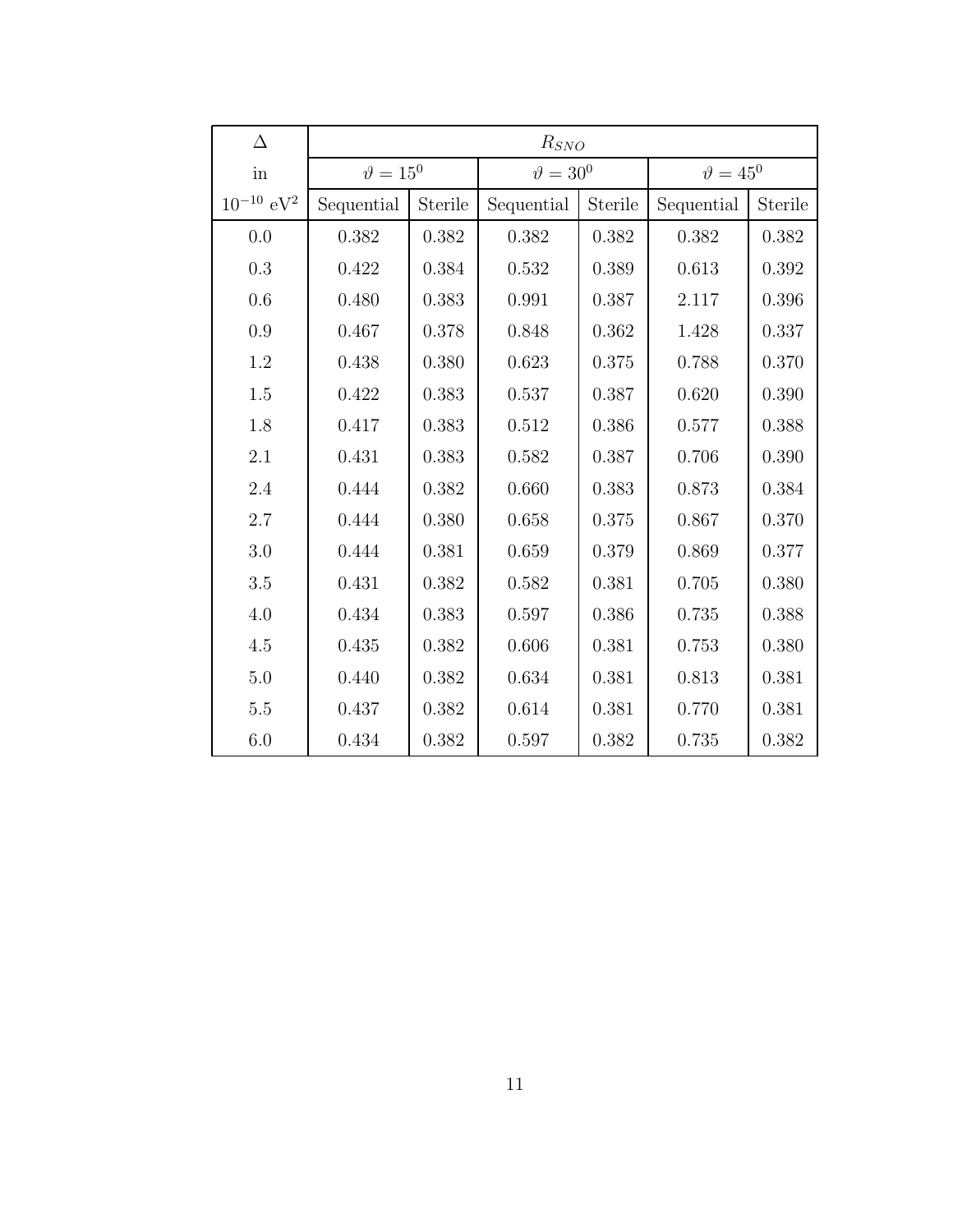